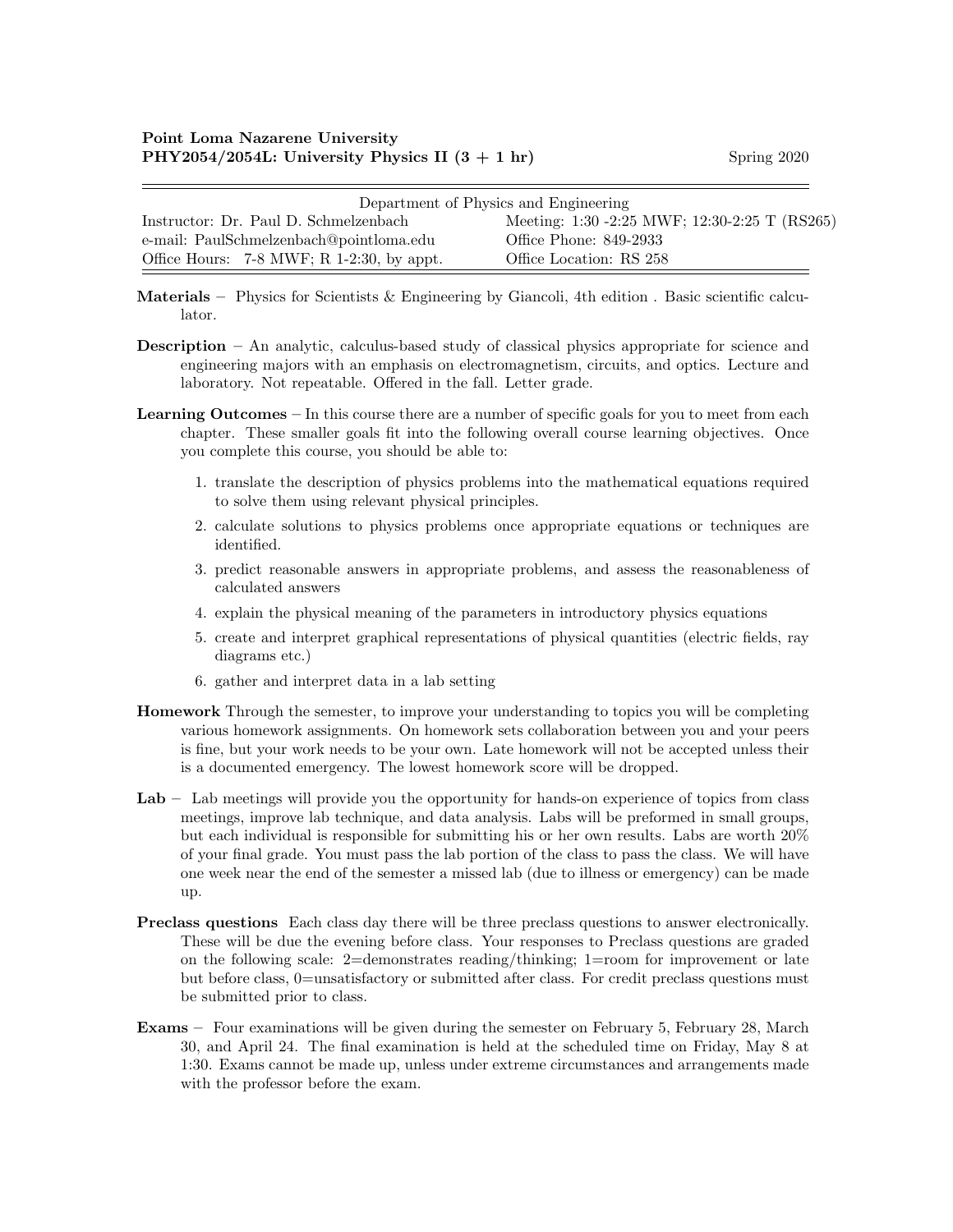| $\mathbf{A}$ | $100 - 91.0$      |
|--------------|-------------------|
| $A -$        | $91.0 - 89.5$     |
| B+           | $89.5 - 87.5$     |
| B            | $87.5 - 81.0$     |
| $B -$        | $81.0 - 79.5$     |
| C+           | 79.5 - 77.5       |
| C.           | $77.5 - 71.0$     |
| $C_{\Xi}$    | 71.0 - 69.5       |
| D+           | 69.5 - 67.5       |
| D.           | 67.0 - 61.0       |
| $\mathsf{D}$ | $61.0$ - $57.0\,$ |

**Final Grades** – The grade you earn in this course is based on the scale shown to the right. The points you receive during the course are weighted accordingly:

| $-$ Homework: $15\%$   |
|------------------------|
| $-$ Labs: 20%          |
| – Preclass: 5%         |
| $-$ Tests (4): $40\%$  |
| $-$ Final Exam: $20\%$ |

University Mission: Point Loma Nazarene University exists to provide higher education in a vital Christian community where minds are engaged and challenged, character is modeled and formed, and service is an expression of faith. Being of Wesleyan heritage, we strive to be a learning community where grace is foundational, truth is pursued, and holiness is a way of life.

Department Mission: The Physics and Engineering Department at PLNU provides strong programs of study in the fields of Physics and Engineering. Our students are well prepared for graduate studies and careers in scientific and engineering fields. We emphasize a collaborative learning environment which allows students to thrive academically, build personal confidence, and develop interpersonal skills. We provide a Christian environment for students to learn values and judgment, and pursue integration of modern scientific knowledge and Christian faith.

- Attendance: Attendance is expected at each class session. In the event of an absence you are responsible for the material covered in class and the assignments given that day. Regular and punctual attendance at all classes is considered essential to optimum academic achievement. If the student is absent from more than 10 percent of class meetings, the faculty member can file a written report which may result in de-enrollment. If the absences exceed 20 percent, the student may be de-enrolled without notice until the university drop date or, after that date, receive the appropriate grade for their work and participation. See [http://catalog.pointloma.edu/content.php?catoid=24&navoid=1581#Class Attendance](http://catalog.pointloma.edu/content.php?catoid=24&navoid=1581) in the Undergraduate Academic Catalog.
- Class Enrollment– It is the student's responsibility to maintain his/her class schedule. Should the need arise to drop this course (personal emergencies, poor performance, etc.), the student has the responsibility to follow through (provided the drop date meets the stated calendar deadline established by the university), not the instructor. Simply ceasing to attend this course or failing to follow through to arrange for a change of registration (drop/add) may easily result in a grade of F on the official transcript.
- Final Exam The final exam date and time is set by the university at the beginning of the semester and may not be changed by the instructor. This schedule can be found on the university website and in the course calendar. No requests for early examinations will be approved. Only in the case that a student is required to take three exams during the same day of finals week, is an instructor authorized to consider changing the exam date and time for that particular student.
- Academic Honesty Students should demonstrate academic honesty by doing original work and by giving appropriate credit to the ideas of others. Academic dishonesty is the act of presenting information, ideas, and/or concepts as one's own when in reality they are the results of another person's creativity and effort. A faculty member who believes a situation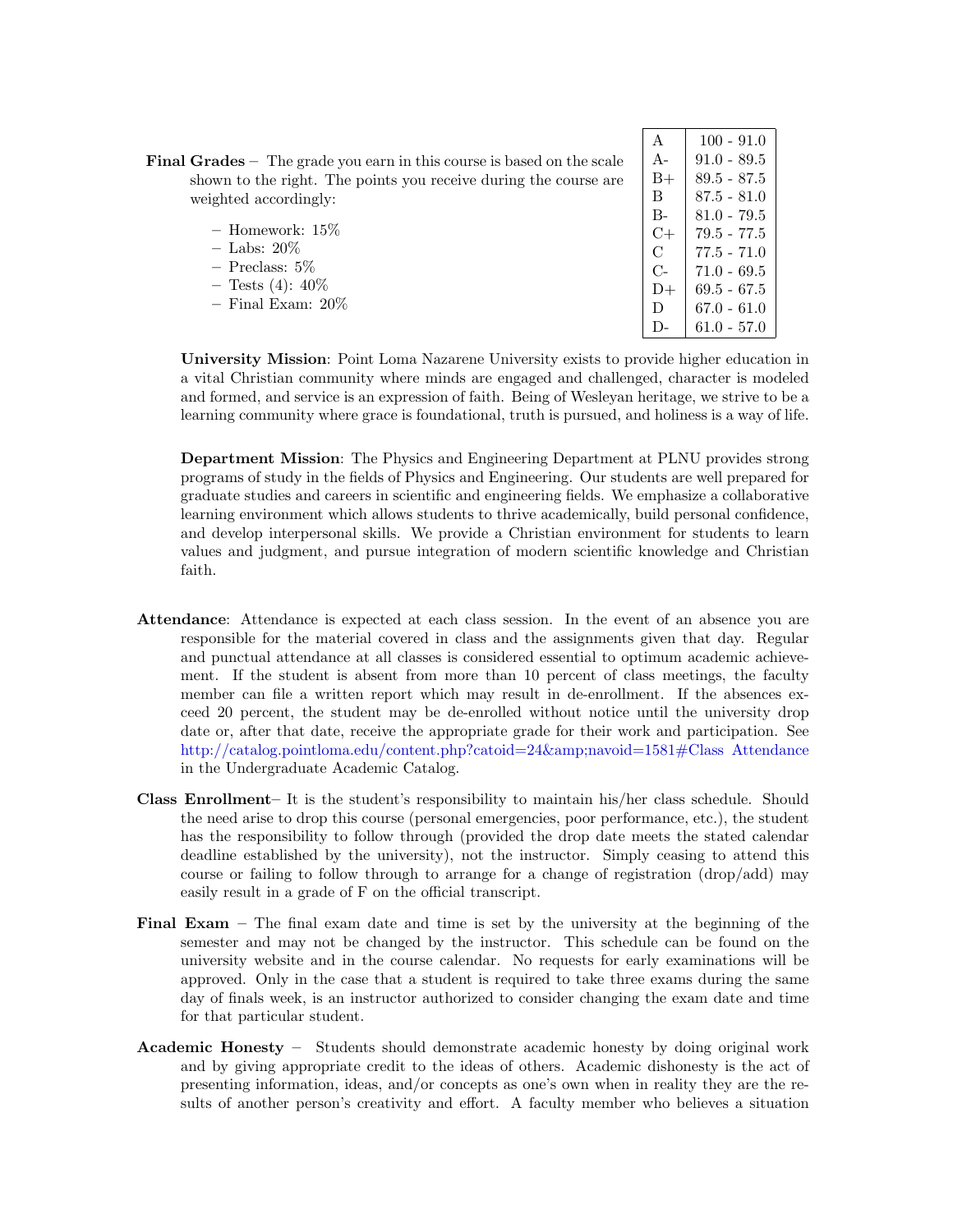involving academic dishonesty has been detected may assign a failing grade for that assignment or examination, or, depending on the seriousness of the offense, for the course. Faculty should follow and students may appeal using the procedure in the university Catalog. See [http://catalog.pointloma.edu/content.php?catoid=24&navoid=2136#Academic Honesty](http://catalog.pointloma.edu/content.php?catoid=24&navoid=2136) for definitions of kinds of academic dishonesty and for further policy information.

## Academic Accommodations –

While all students are expected to meet the minimum standards for completion of this course as established by the instructor, students with disabilities may require academic adjustments, modifications or auxiliary aids/services. At Point Loma Nazarene University (PLNU), these students are requested to register with the Disability Resource Center (DRC), located in the Bond Academic Center. (DRC@pointloma.edu or 619-849-2486). The DRCs policies and procedures for assisting such students in the development of an appropriate academic adjustment plan (AP) allows PLNU to comply with Section 504 of the Rehabilitation Act and the Americans with Disabilities Act. Section 504 (a) prohibits discrimination against students with special needs and guarantees all qualified students equal access to and benefits of PLNU programs and activities. After the student files the required documentation, the DRC, in conjunction with the student, will develop an AP to meet that student's specific learning needs. The DRC will thereafter email the student's AP to all faculty who teach courses in which the student is enrolled each semester. The AP must be implemented in all such courses. If students do not wish to avail themselves of some or all of the elements of their AP in a particular course, it is the responsibility of those students to notify their professor in that course. PLNU highly recommends that DRC students speak with their professors during the first two weeks of each semester about the applicability of their AP in that particular course and/or if they do not desire to take advantage of some or all of the elements of their AP in that course.

- **Credit Hour** In the interest of providing sufficient time to accomplish the stated course learning outcomes, this class meets the PLNU credit hour policy for a 3 unit class (lecture) plus a 1 unit lab class delivered over 15 weeks. Specific details about how the class meets the credit hour requirements can be provided upon request.
- Copyright Protected Materials Point Loma Nazarene University, as a non-profit educational institution, is entitled by law to use materials protected by the US Copyright Act for classroom education. Any use of those materials outside the class may violate the law.